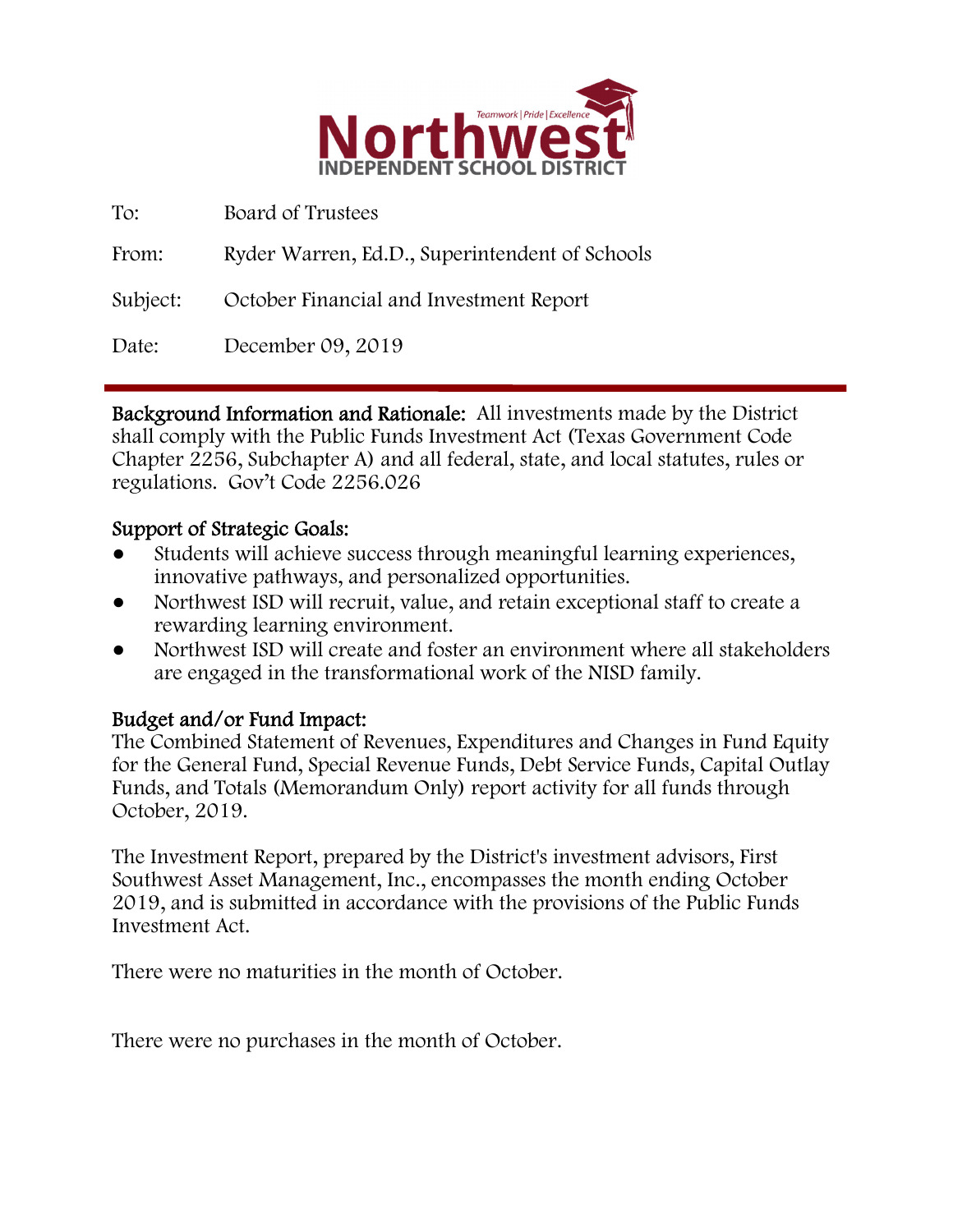Investments for the District's General Fund, Debt Service Funds, Capital Projects Funds, and Internal Service Funds total \$179,308,934.73 as of October 31, 2019.

|                            | Yield    |                  |
|----------------------------|----------|------------------|
|                            | tο       |                  |
| Fund                       | Maturity | Market Value     |
| General Fund               | 1.919%   | \$62,511,064.32  |
| Special Revenue Funds      | 1.912%   | 170,854.49       |
| Debt Service Funds         | 1.912%   | 30,664,564.90    |
| Capital Projects AFB Funds | 1.912%   | 410,456.34       |
| Capital Projects Funds     | 1.937%   | 85,551,994.68    |
| Total                      | 1.926%   | \$179,308,934.73 |

Board Policy states that, "The investment portfolio shall be diversified in terms of investment instruments, maturity scheduling, and financial institutions to reduce risk of loss resulting from over concentration of assets in a specific class of investments, specific maturity, or specific issuer."

#### Investment Instruments and Financial Institutions



| <u>Portfolio Composition by Security Type</u> | Portfolio Composition by Issuer |             |       |
|-----------------------------------------------|---------------------------------|-------------|-------|
| Treasury                                      | $O\%$                           | Treasury    | $O\%$ |
| Local Government Investment Pool              | 89%                             | TexPool     | 89%   |
| Bank Deposit                                  | 11%                             | Compass     | 11%   |
| <b>Agency Bullet</b>                          | $O\%$                           | <b>FHLB</b> | $O\%$ |
| Agency Disco                                  | $O\%$                           | <b>FNMA</b> | $O\%$ |
| Certificates of Deposit                       | $O\%$                           | Greenbank   | $O\%$ |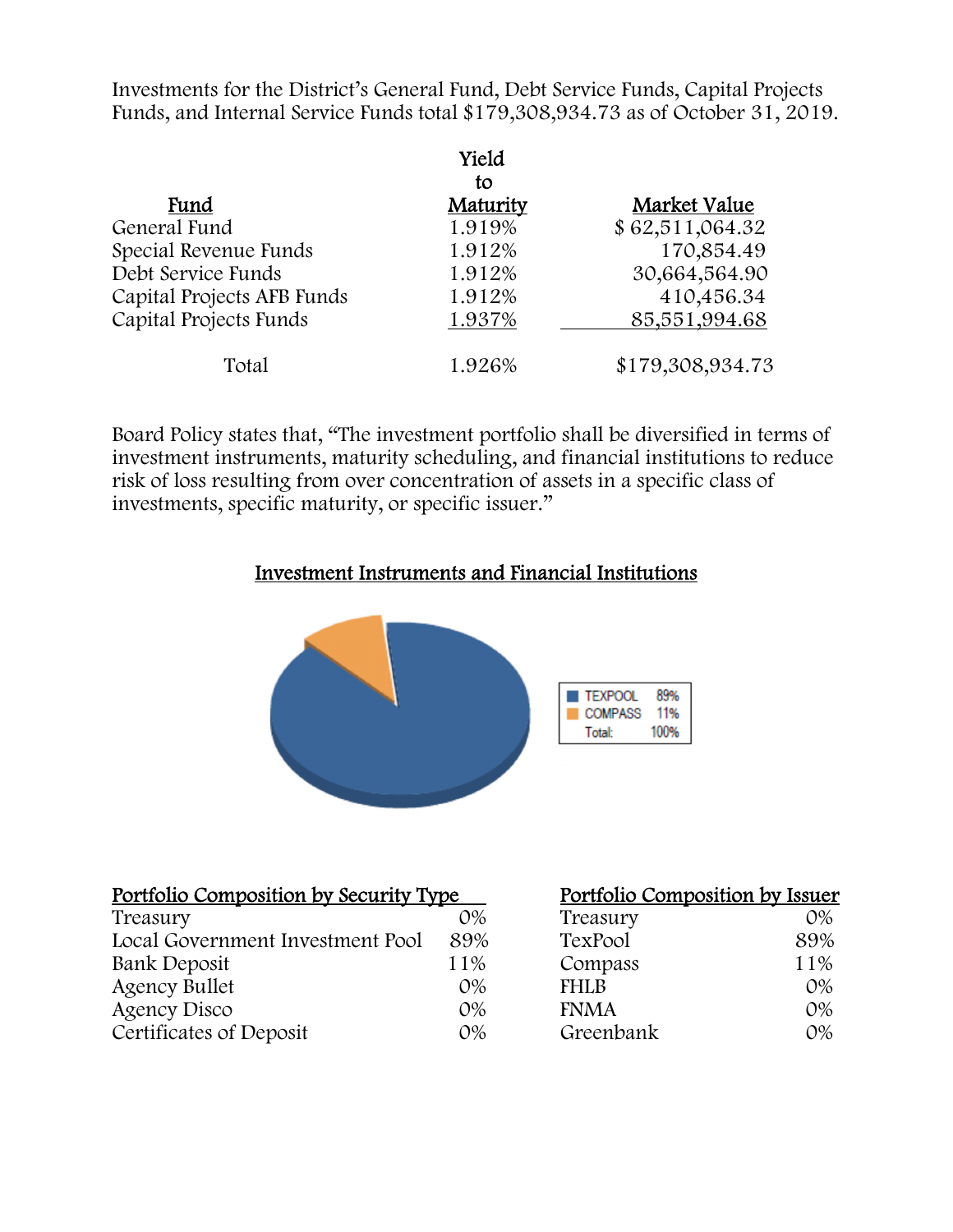





Note 1: CMT stands for Constant Maturity Treasury. This data is published in Federal Resene Statistical Release H.15 and represents an average of all actively traded Treasury securities having that time remaining until mat

Note 2: Benchmark data for TexPool is the monthly average yield.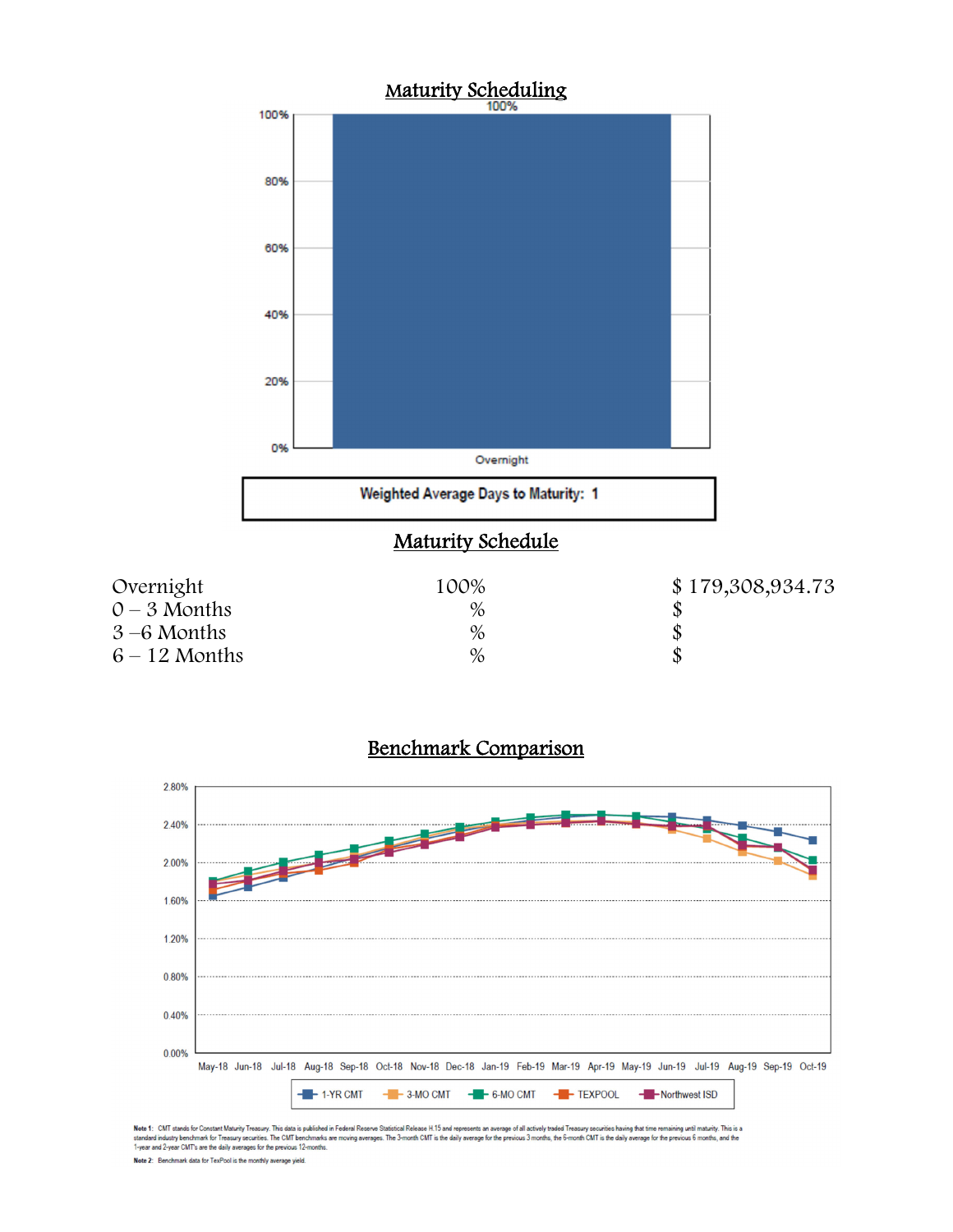

# A TexPool Monthly Newsletter: November 2019

## Economic and Market Commentary: The Fed catches its breath

After four months of intense scrutiny, falling rates and turbulence, Federal Reserve officials are taking a breather. "Patience" isn't back in its policy statement since being dropped in June, but its spirit has returned.

Although policymakers lowered the target range of the federal funds rate a quarter point to 1.50-1.75% at October's Federal Open Market Committee (FOMC) meeting, they want to observe the path of economic data before making the next step. Actually, there may not be a next step, up or down, for some time. They may find they have reached the neutral rate and can sit for a while. In any case, it is good news for cash managers and investors in the liquidity space that rates might hold steady for a while.

A pause also will give the Fed more time to investigate the dislocations in the overnight market that took place in September. That's when repo rates surprisingly spiked, and the Fed had to carry out daily and term operations. It eventually announced it will purchase Treasury bills on a monthly basis through at least the second quarter of 2020. As Fed analysts uncover why banks held back from financing their Treasury securities through the repo market in September, they face a new twist. Public interest in this obscure part the financial system also has spiked. This is the last thing the Fed wanted. "Mom and Pop" investors who never heard of the repo market are now worried about it, and Fed Chair Jerome Powell fielded questions about it in his FOMC press conference.